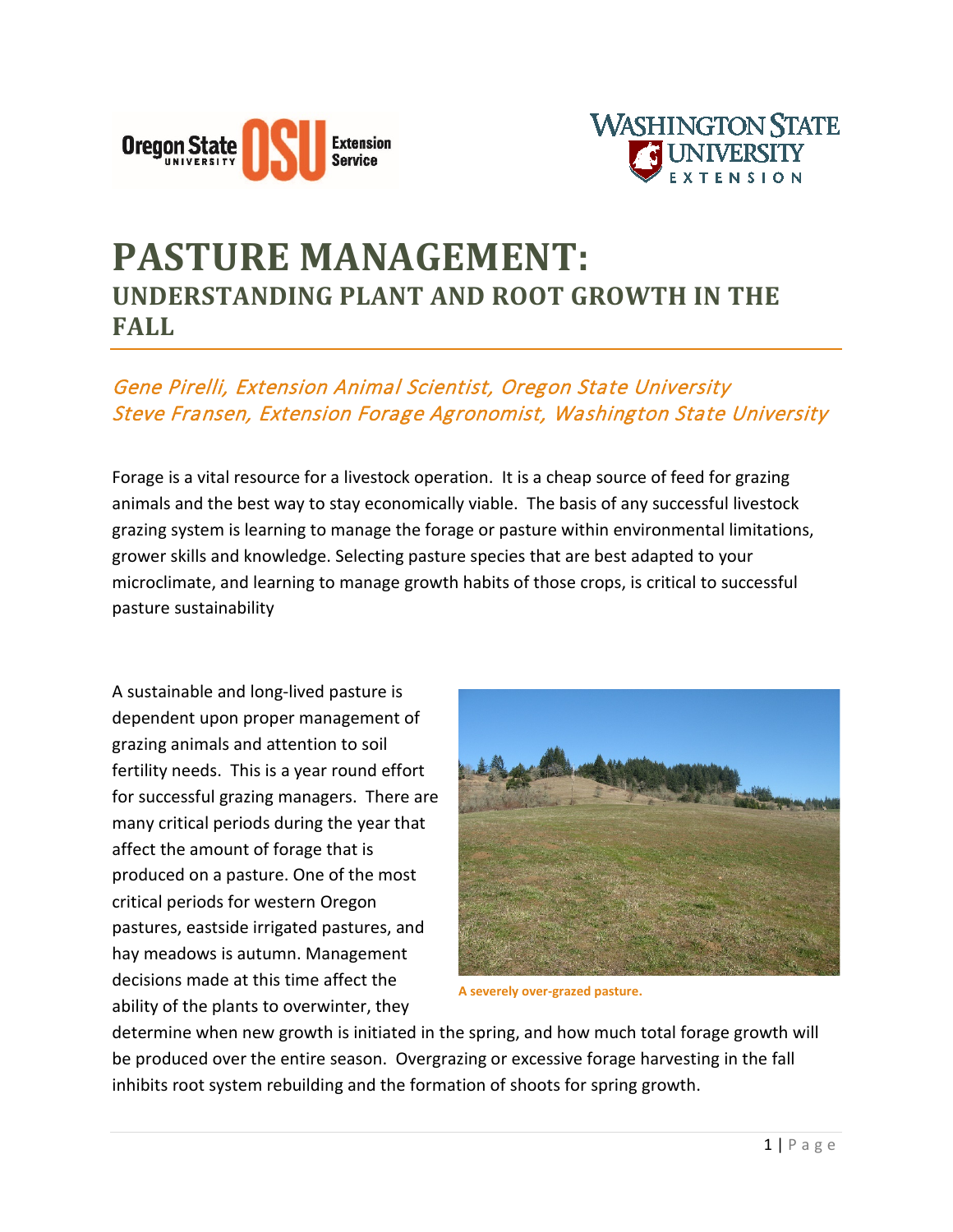

**Fall pasture that has sufficient growth for grazing.**

Why is fall one of the most critical period of the forage cycle? The answer is that two major plant activities occur during fall growth. One is root regeneration and the other is the formation of the shoots or growing points. Allowing the plants to store carbohydrates in the fall is essential for longterm forage production. The lower stems (or crown) rather than the roots are the major storage unit of complex carbohydrates in perennial grasses. The new root system will take up water from the soil plus important nutrients that nurture those new growing points. Both plant systems must work together to sustain pasture growth in the next grazing season.

To support a high level of forage production, the

root system is vital. Just as the parts of the grass plants that we see above ground have a growth cycle, so do the roots. This is also a time when plant root systems are rebuilding from summer shedding. The actual time of new root growth varies depending upon the amount of moisture either by irrigation or rainfall, shortening day-lengths, and the residual stubble height.

You can determine if your pasture plants are undergoing root rebuilding by looking for new white roots developing from the crown tissue in the fall. New roots will be variable in length but easily seen if dug out of the ground with a shovel and washed free of soil with water.

Growing points are developing in the fall to provide next spring's forage growth. These young grass shoots, or tillers, are much like babies. Both need a steady supply of nutrients and protection from stress. In the fall, nutrients are supplied from the previous season's tillers, which have stored carbohydrates in the bottom 3-4 inches of the plant. Often these older tillers are dormant and brown at this time of year, but they aren't dead, and their storage function is critical. These older tillers also provide physical protection to the new tillers.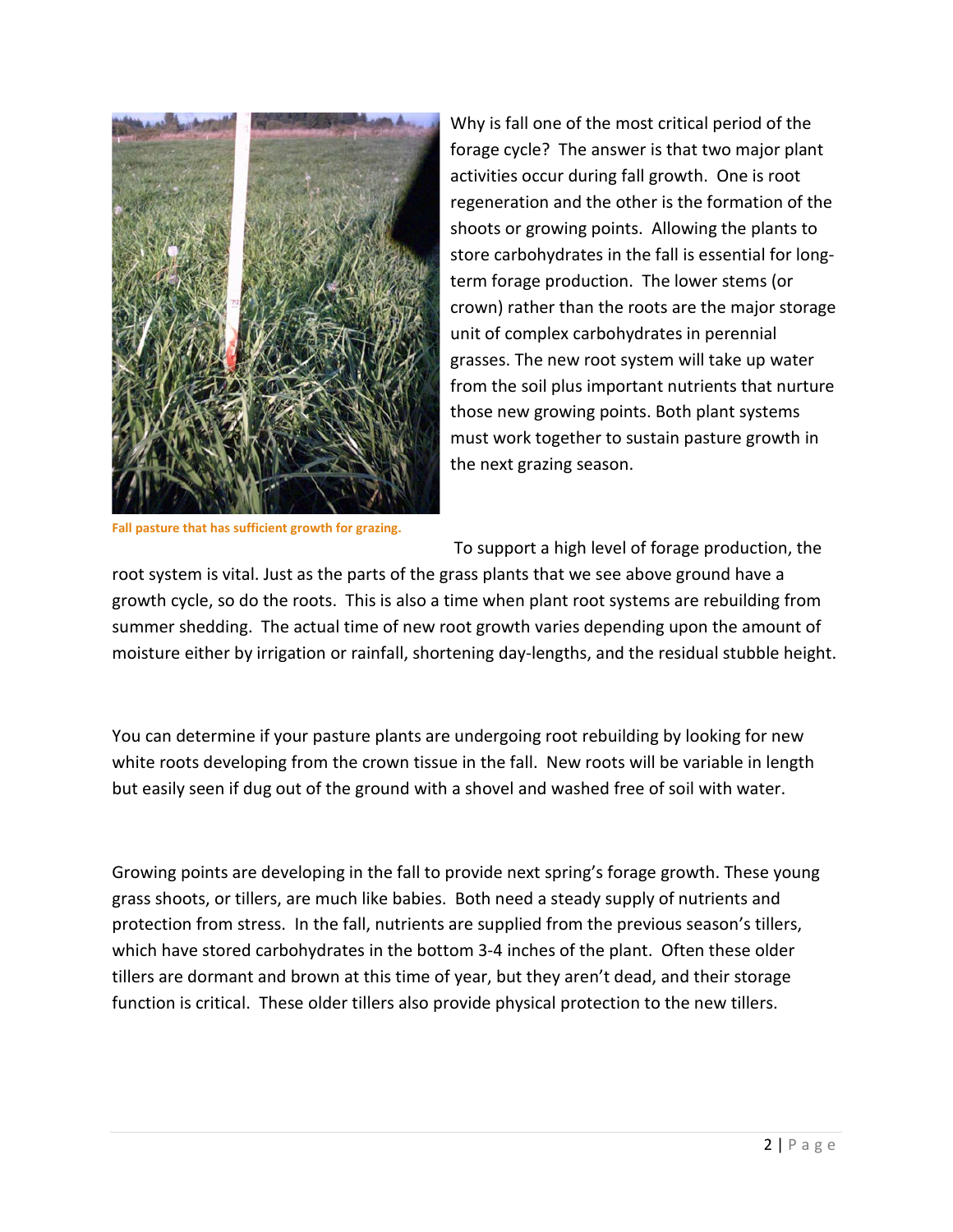If pastures are grazed or mowed lower than a 3-4 inch stubble height in the fall, these reserves are reduced, and the new tillers are starved, as well as being exposed to weather extremes. Usually root formation will slow or stop, and in the following spring these tillers will grow slower and have fewer roots to support themselves.

Grass plants can be grazed down to a minimum height as shown in Table 1, but not grazed below that height. These recommended minimum stubble heights allow the plants the ability to store carbohydrates for vigorous re-growth in the fall. Grazing below this height will decrease your fall feed and subsequent spring growth.

| <b>GRASS</b>              | <b>MINIMUM STUBBLE HEIGHT</b> |
|---------------------------|-------------------------------|
| Orchard Grass             | 3-4 inches                    |
| Smooth Brome              | 3-4 inches                    |
| Meadow Brome              | 3-4 inches                    |
| Tall Fescue               | 3-4 inches                    |
| <b>Bluegrass</b>          | 3-4 inches                    |
| <b>Perennial Ryegrass</b> | 2 inches                      |
|                           | 4–6 inches                    |
| Timothy                   |                               |

## Table 1. Recommended residual heights for some grasses during dormant periods



Fall is a great time to take soil samples to test the fertility of the pasture soil. Soil tests should be taken during the same month each year for consistency. Early fall is also a good time to apply nutrients based on your soil test. Oregon State University Extension Fertilizer Guides can help you decide the type and proper amount of nutrients. Manure or other sources of nitrogen can be applied based on plant nutrient needs, but just make sure that you do not apply too much nitrogen. Vigorously growing plants, resulting from high nitrogen applications late in the fall, are more susceptible to winter damage because the growth retards winter dormancy. An excessive nitrogen application will inhibit the plant from starting into its over-wintering response. High nitrogen tends to reduce sugar concentrations so the plant tries to refill its